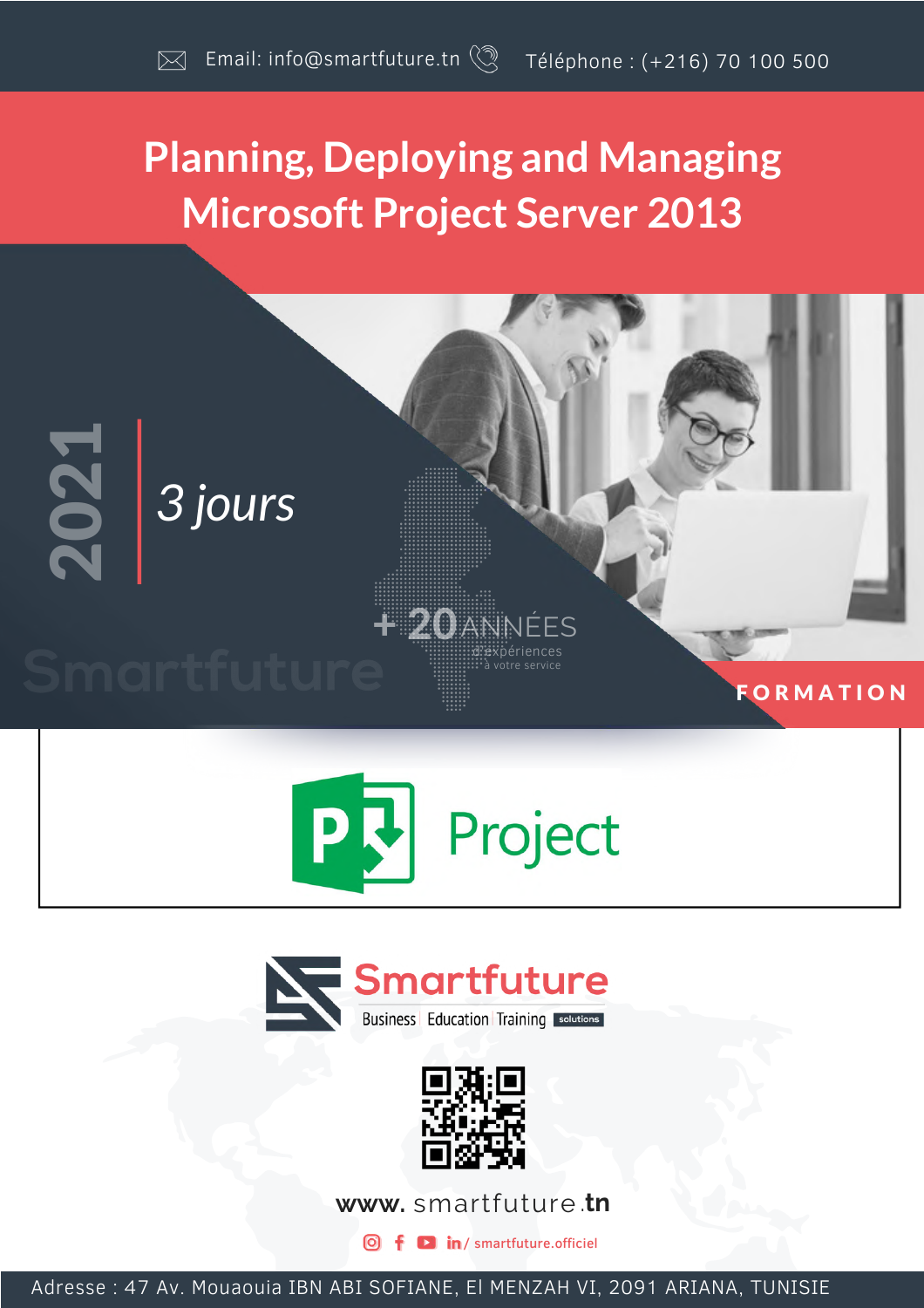

 $\mathbf{D}$  Framming, Deproying and  $\mathbf{D}$ Planning, Deploying and Managing Microsoft Project Server 2013

COURSE SF55115



3 jours Anglais

#### Formations dirigées par un instructeur

# Objectif

The goal of this three-day instructor-led course is to provide students with the knowledge and skills necessary to effectively plan, deploy and administer Microsoft Project Server 2013.

#### Profil population cible

This course is intended for Administrators, Systems Engineers, PMO Managers, Project Managers, Consultants and other people responsible for the deployment and management of a Microsoft Project and Portfolio Management (PPM) Solution using Project Server 2013.

#### Examen de certification

Préparation pour examen : N/A



PROGRAMMENT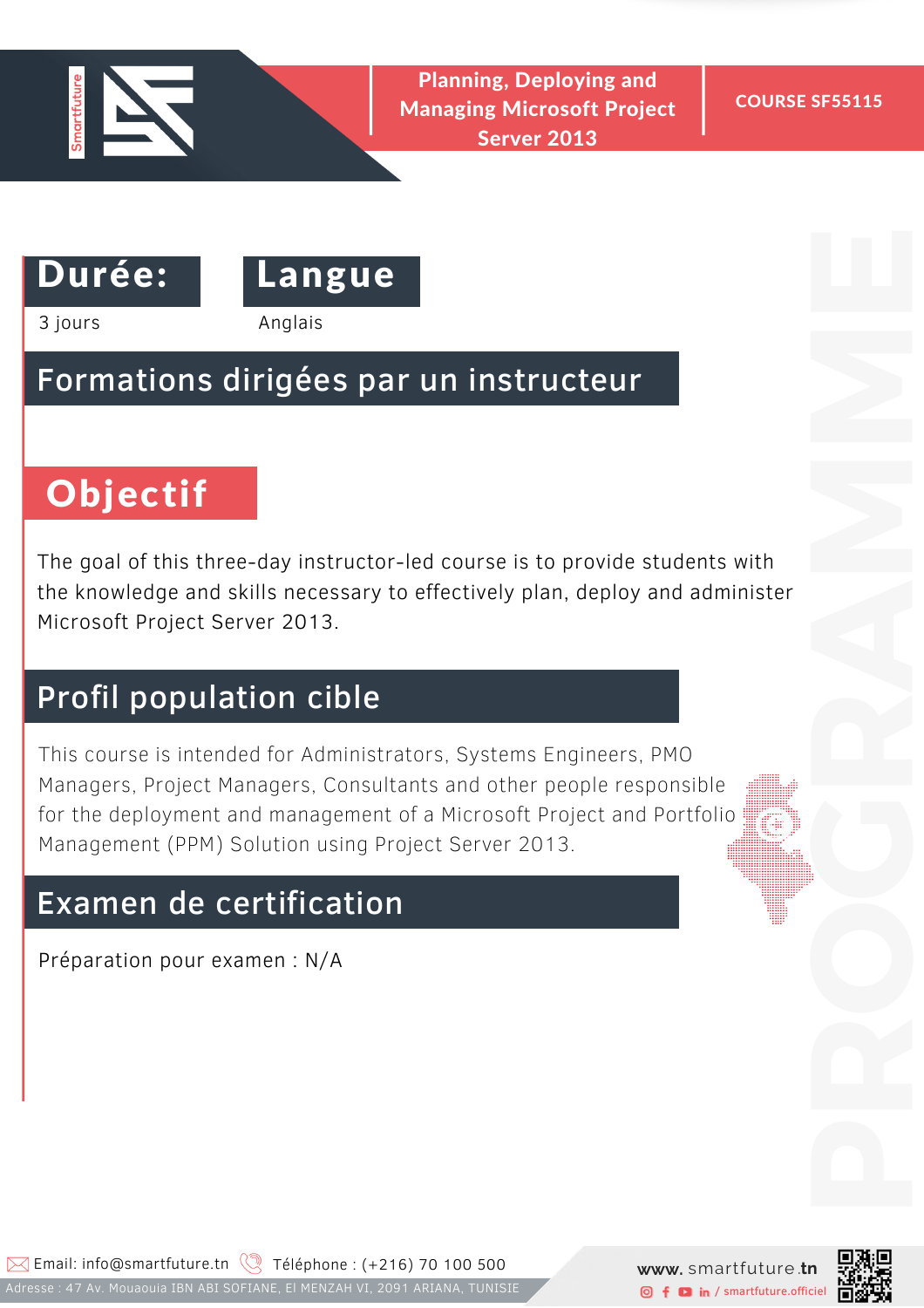

**Planning, Deploying and** Managing Microsoft Project Server 2013

## Prérequis :

Microsoft Windows Server 20xx networking. Microsoft Project Professional. Basic project management concepts.

# Plan du cours

Plan a Microsoft PPM Deployment Configure SQL Server for SharePoint/Project Server 2013 Deploy SharePoint and Project Server 2013 Install and configure Project Server client software Create enterprise custom fields Configure and manage views and security Configure and manage time and task management settings Customize project sites Import projects and resources Work with Project Server Administration Tool Back and Restore Project Server 2013

# Module 1

#### Overview of Project Server 2013

This module provides the background knowledge to effectively plan a Project Server 2013 deployment. Lessons presented in this module will detail what's new in 2013, the logical and physical architecture, planning for high availability and scalability, and hardware & software requirements.

- Describe the new features of Project Server 2013.
- Explain the architecture of Project Server 2013.
- Describe the physical configurations of Project Server 2013.
- Explain the hardware and software requirements.

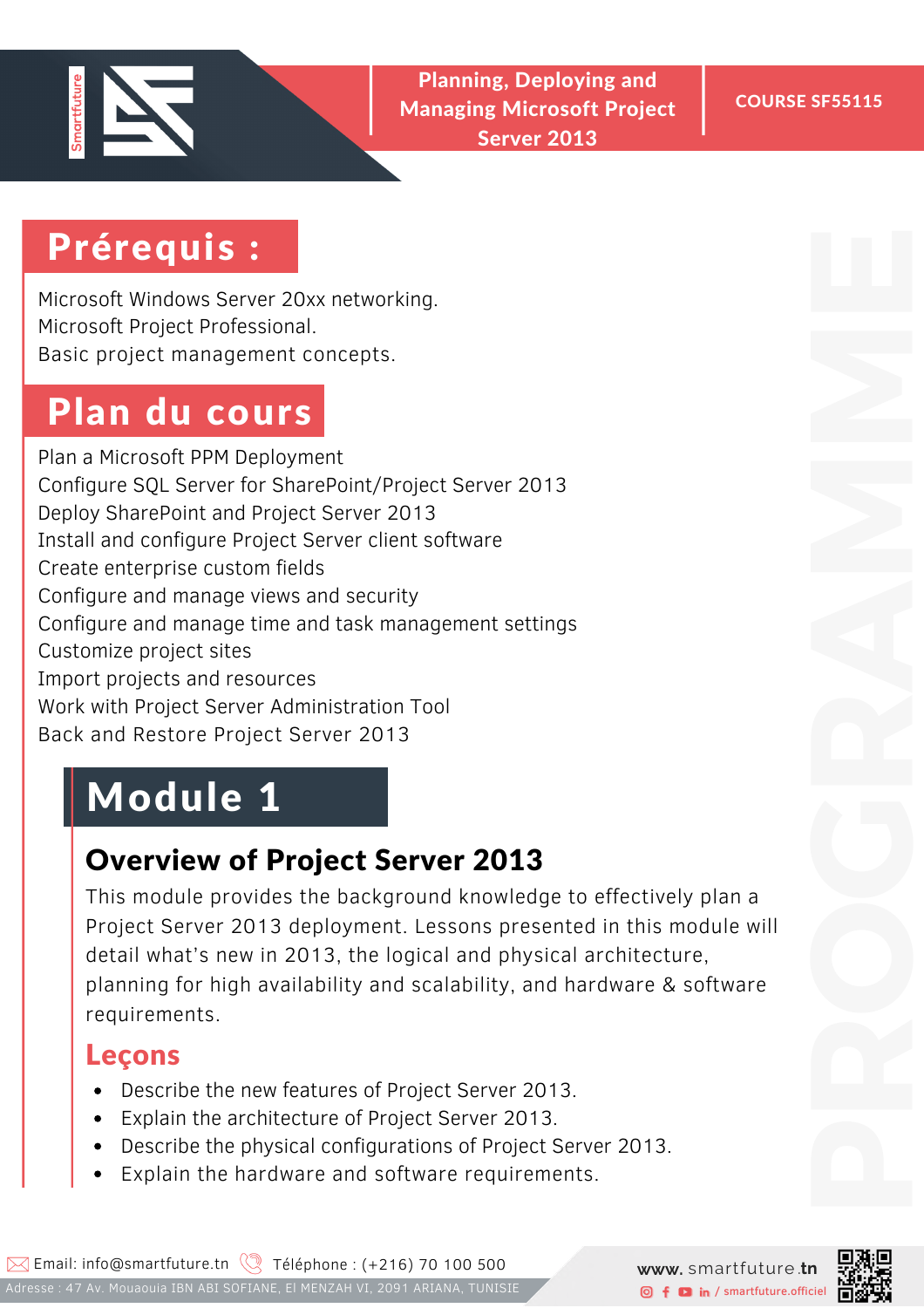

# Module 2

#### Installing and Configuring Prerequisites

This module describes how to install and configure the software and service prerequisites prior to installing SharePoint and Project Server 2013. Lessons presented in this module will detail creating and associating the necessary service accounts, installing and configuring the software components and configuring SQL Server.

#### Leçons

- Create service accounts to be used in SharePoint/Project Server 2013.
- Install and configure Microsoft SQL Server.
- Install and verify SharePoint Software Prerequisites.

# Module 3

### Deploying and Configuring SharePoint and Project Server 2013

This module describes how to install SharePoint and Project Server 2013. Lessons presented in this module will detail the stand-alone, single server and multi-server farm installations. You will learn the SharePoint design structure and how to use the Initial Farm Configuration Wizard, manually configuring SharePoint services and provision the Project Web App instance.

- Install SharePoint Server and Project Server 2013 Software.
- Configure SharePoint Server 2013.  $\bullet$
- Deploy Project Web App.

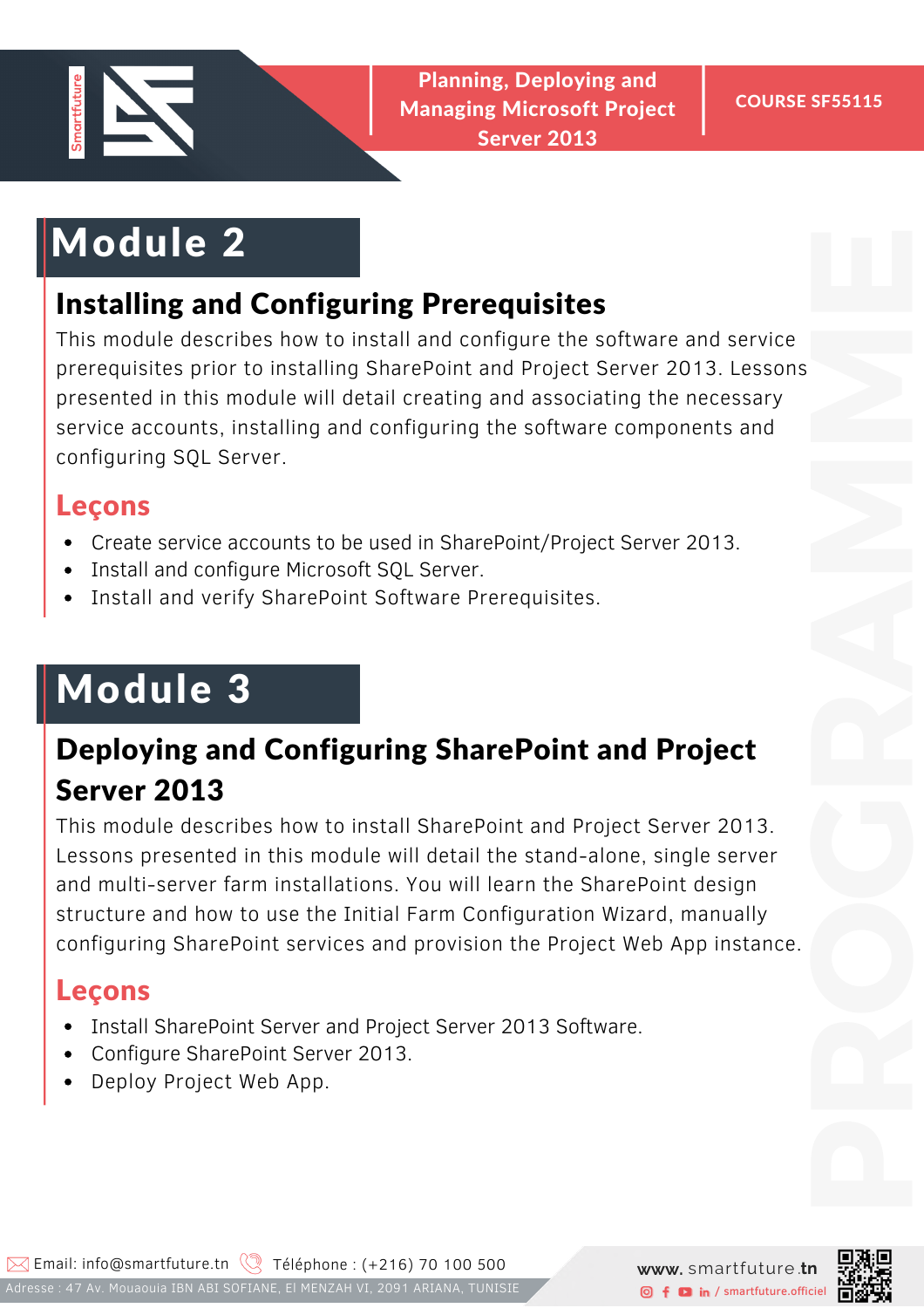

**Planning, Deploying and** Managing Microsoft Project Server 2013

# Module 4

#### Configuring Project Server Clients

This module describes how to configure Project Server clients. Lessons presented in this module will detail how to create Project Server profiles, configure Internet Explorer to work with Project Web App.

#### Leçons

- Install and configure Microsoft Project Professional 2013.
- Use Project Web App.

# Module 5

#### Configuring Project Server

This module describes how to configure and manage time and task management settings. Lessons presented in this module will detail how time and task reporting work in Project Server, what are financial periods and timesheet settings and how to configure them. You will learn how to configure Operational Policies and import resources and project plans.

- Configure Time and Task Management Settings.
- Configure Operational Policies.  $\bullet$
- Import Resources and Project Plans.

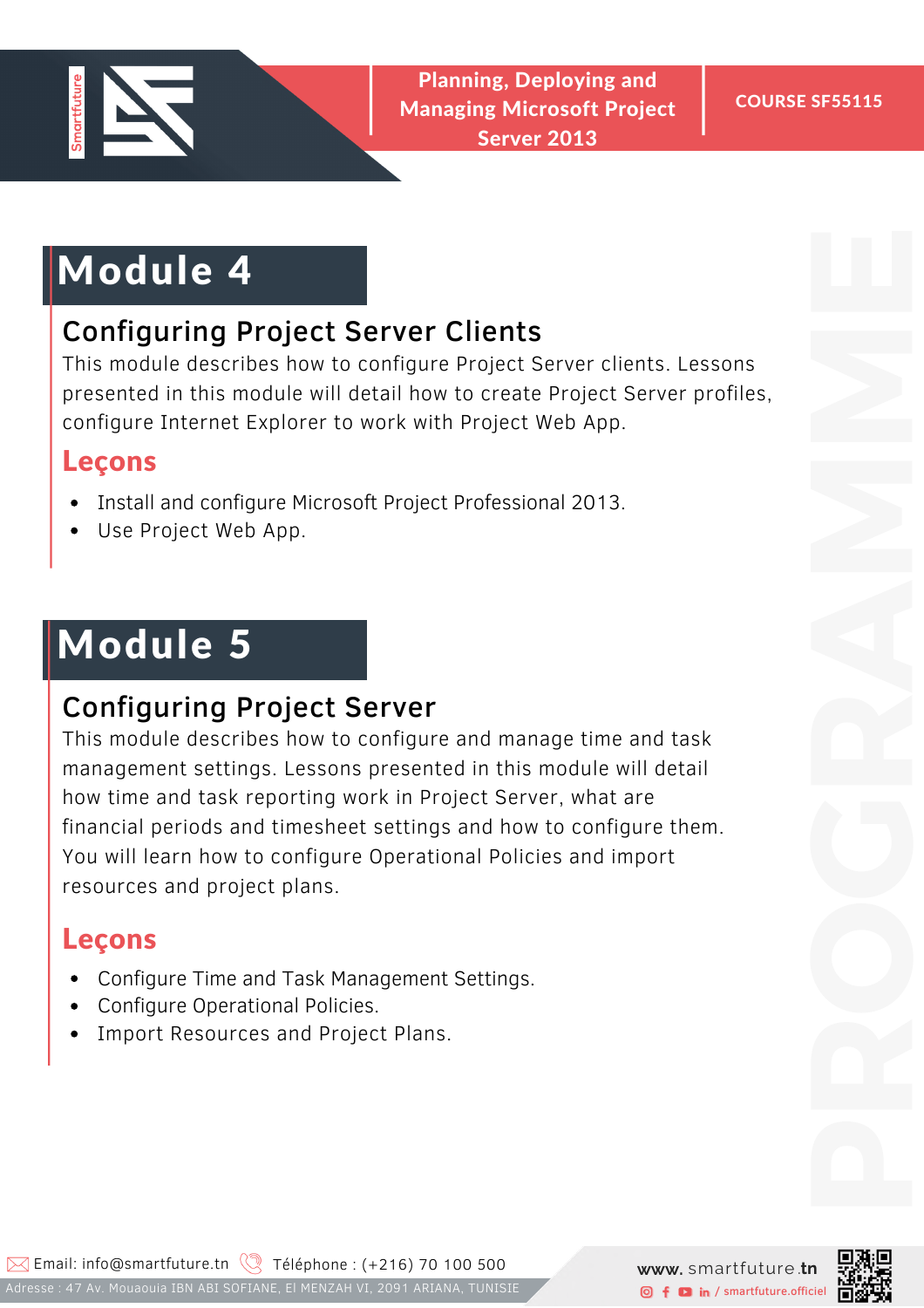

**Planning, Deploying and** Managing Microsoft Project Server 2013

# Module 6

#### Managing Project Server Security

This module describes how to manage Project Server security. Lessons presented in this module will cover SharePoint and Project Server permission modes and detail how security works in both permission modes. You will also learn how to create Project Server security users, groups and categories and configuring the various permissions.

#### Leçons

- Understand how Project Server security works.
- Configure SharePoint Permission Mode.
- Configure Project Server Permission Mode.
- Create Project Server Security Entities
- Project Server users
- Project Server Groups
- Project Server Categories

# Module 7

#### Configuring Enterprise Data Settings

This module describes how to configure the enterprise data settings, time and task management and operational policies. Lessons presented in this module will cover how to create and configure enterprise custom fields, calendars, and time & task management.

- Configure Enterprise Custom Fields.
- Configure Enterprise Objects.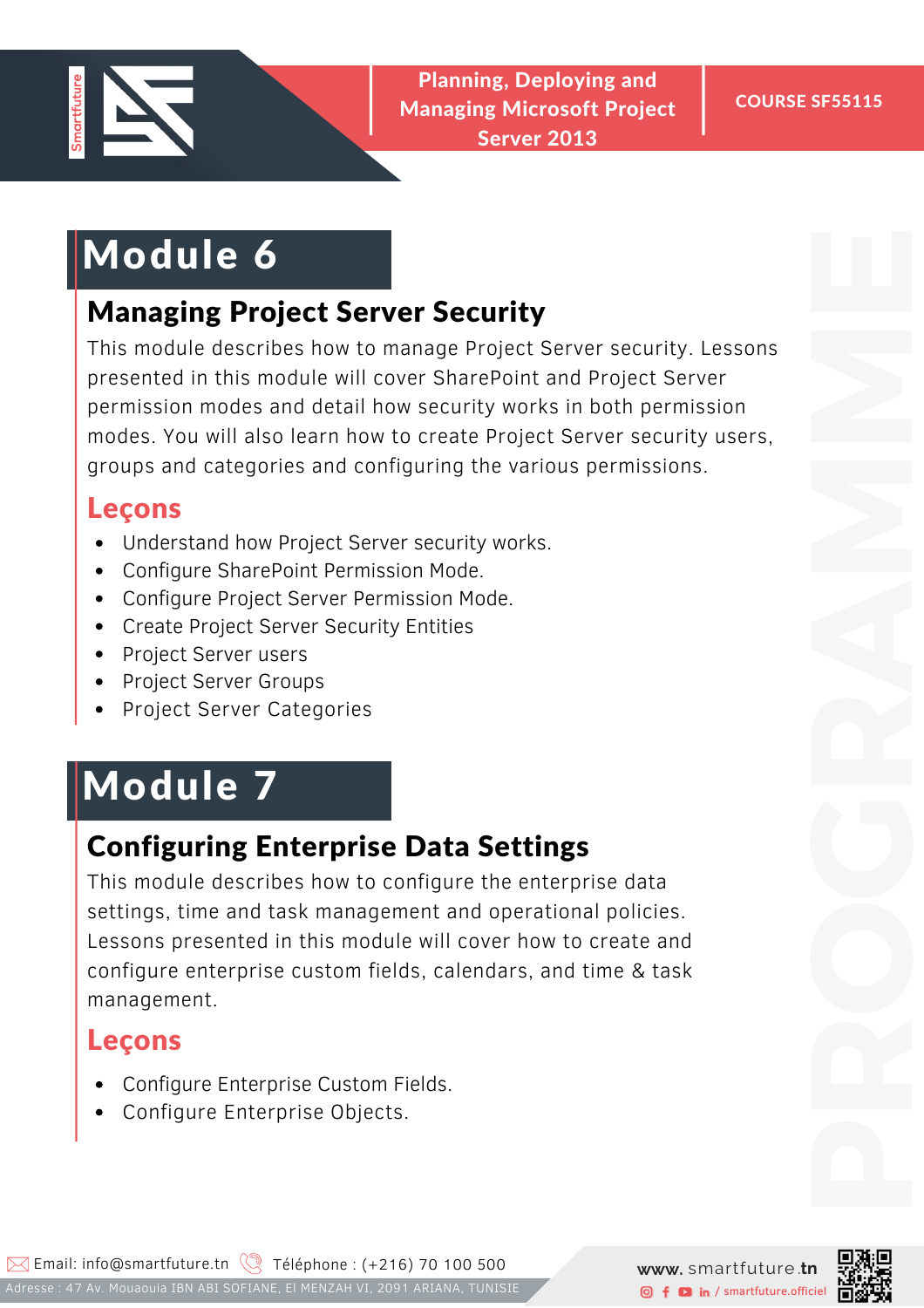

# Module 8

#### Configuring the Business Intelligence Center

This module describes how to configure the Business Intelligence Center. Lessons presented in this module will detail how to configure Project Web App Reporting with Excel Services and Secured Store Service. You will also learn how to configure SQL Server Analysis Services and create an OLAP database. PROGRAMMENT

#### Leçons

- Configure Project Web App Reporting.
- Configure OLAP Cubes for Project Web App.

# Module 9

#### Customizing Project Sites

This module describes how to configure and manage Project Sites. Lessons presented in this module will detail how Project Sites work, how to create a custom Project Site template.

- Work with Project Sites and Elements.
- Create a Custom Project Site Template.
- Resolve common application compatibility issues.



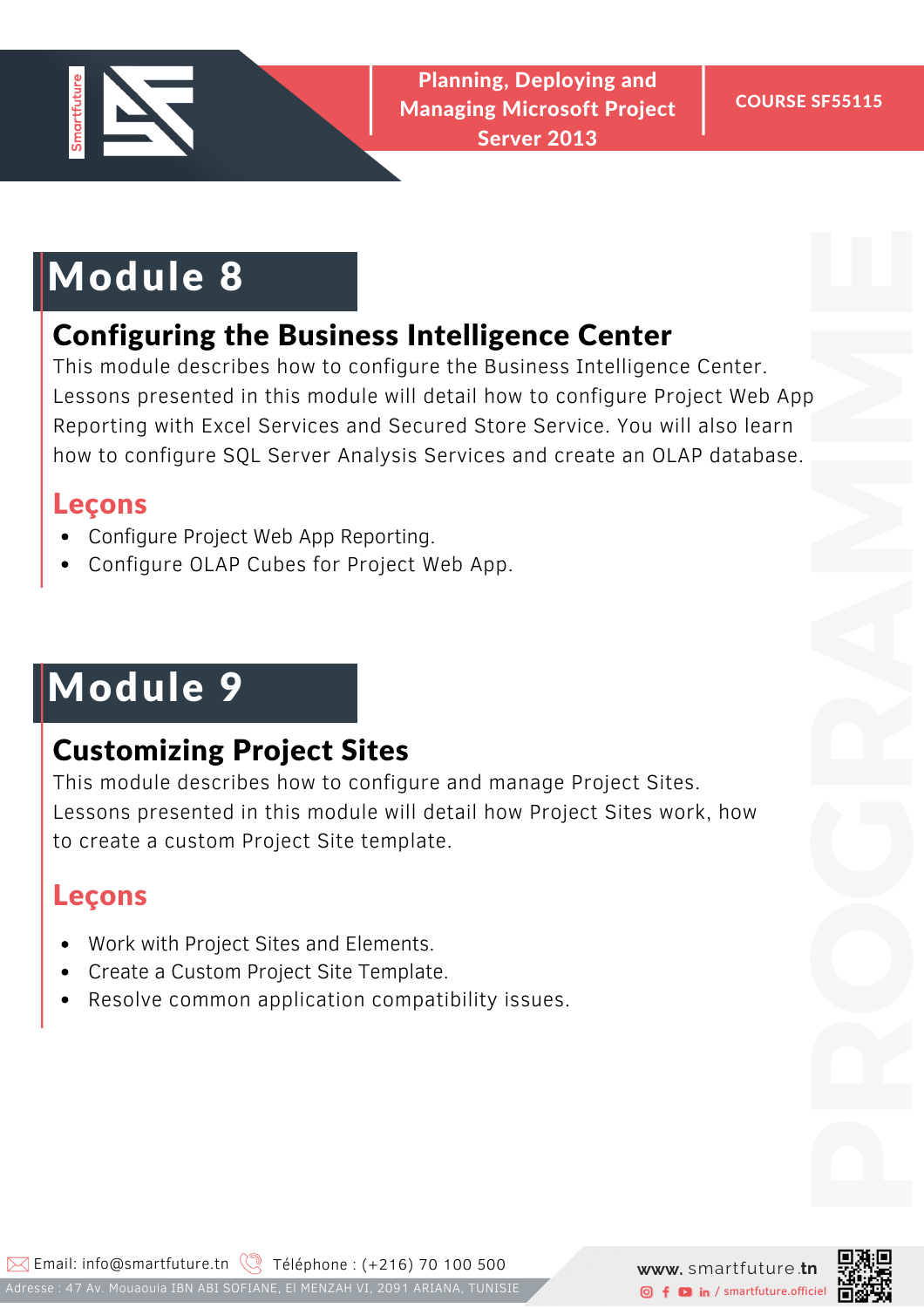

 $\mathbf{D}$  Framming, Deproying and  $\mathbf{D}$ Planning, Deploying and Managing Microsoft Project Server 2013

# Module 10

#### Configuring the Business Intelligence Center

This module describes the administrative tasks that a Project Server Administrator will be required to know. Lessons presented in this module will detail how to work with administration tools, such as the SharePoint Developer Dashboard, Project Server Log Level Manager, Health Analyzer and Usage Logging. You will also learn how to backup and restore Project Server objects and databases using SharePoint Central Admin and the SQL Server Management Console.

- Working with Administration Tools
- SharePoint Developer Dashboard
- Project Server Log Level Manager
- Health Analyzer
- Diagnostic Logs
- Best Practices with Diagnostic Logs
- Managing Queue Jobs and Enterprise Objects
- Managing Queue Jobs
- Deleting Enterprise Objects
- Forcing Check-In of Enterprise Objects
- Backing Up and Restoring Project Server Data
- Project Server Disaster Recovery
- Disaster Recovery using SharePoint Central Administration
- Backing Up a Database using SQL Server Management Studio
- Restoring a Database using SQL Server Management Studio